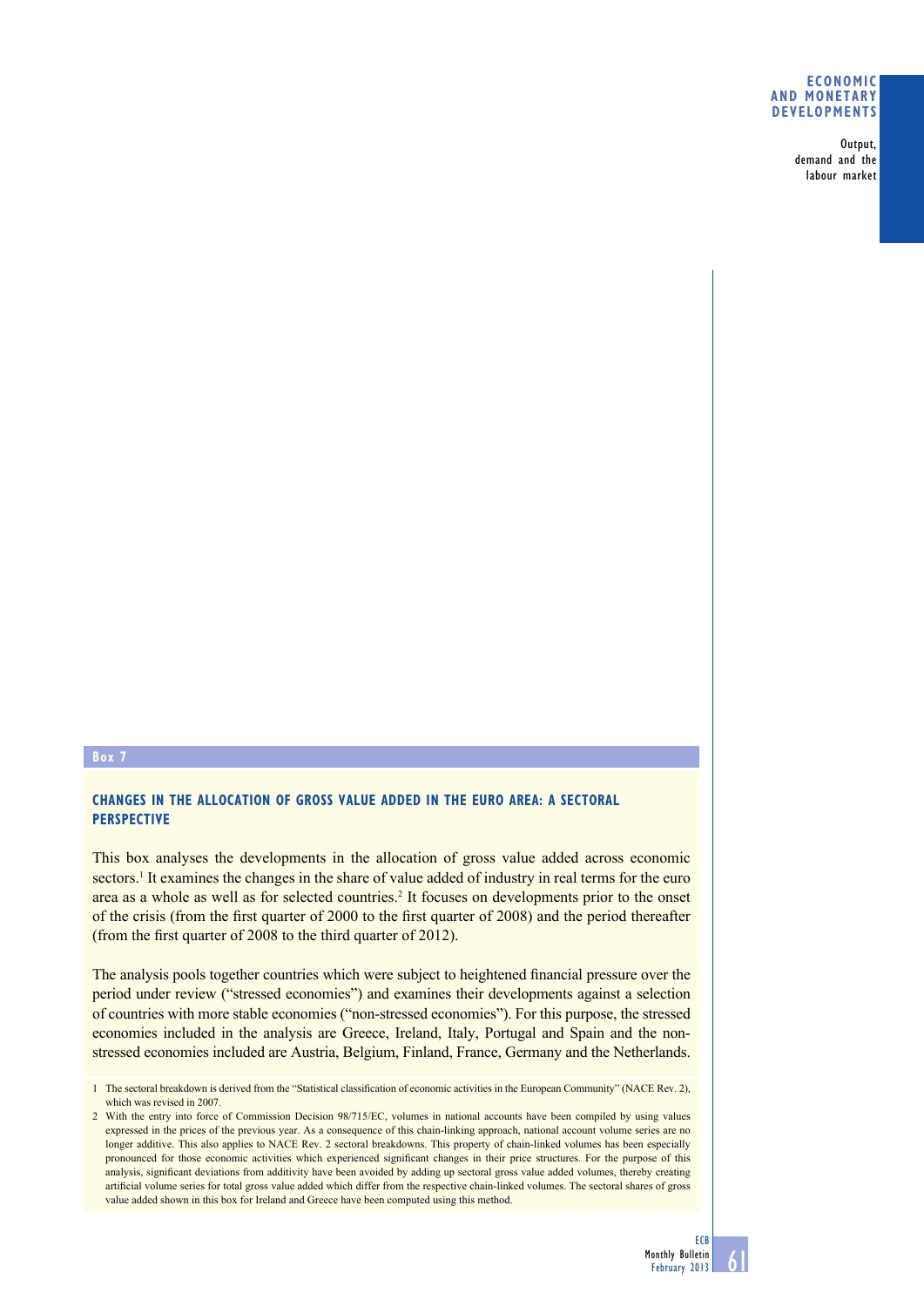## **Developments in value added in the euro area as a whole**

In line with the ongoing deindustrialisation trend, the sectoral allocation of gross value added in the euro area as a whole saw a shift from the industrial sector to the services sector between the first quarter of 2000 and the third quarter of 2012. The share of gross value added of industry excluding construction and construction decreased from 28% to 25%, while that of total services increased from 70% to 73%. In particular, the share of value added of market services increased from 52% to 55%, largely as a result of developments in information and communication activities as well as in financial and insurance activities. The share of value added of non-market services (which to a large extent include public or government services) remained broadly unchanged (see Chart A).

Throughout the pre-crisis period, declines in the shares of value added of industry excluding construction, construction and non-market services were offset by strong gains in the share of value added of market services (see Chart B). In the period thereafter, the shares of value added of industry excluding construction and, to a greater extent, construction, further declined, while the shares of value added of both non-market services and market services increased.

Thus, in both of the periods under review, the adjustment pattern observed in industry excluding construction and construction was characterised by a decrease in their respective shares of value added, while market services witnessed an increase thereof. By contrast, the adjustment of the share of non-market services deviated from this pattern, as this share decreased in the first period but increased in the second. This behaviour is explained by examining the non-market services sector's performance compared with the other sectors, both prior to and following the crisis. In fact, in the years prior to the first quarter of 2008,

#### **Chart a Share of euro area value added by economic sector**





Notes: In all charts, "IND" refers to industry excluding construction activities; "CON" to construction activities; "MKT" to market services; and "NMKT" to non-market services, including public administration and defence, compulsory social security, education, human health and social work activities. Market services include wholesale and retail trade; repair of motor vehicles and motorcycles; transportation and storage; accommodation and food service activities; information and communication activities; real estate activities; professional, scientific and technical activities; administrative and support service activities; financial and insurance activities; arts, entertainment and recreation; repair of household goods and other services.

#### **Chart b relative change in the share of euro area value added across economic sectors**



62 ECB Monthly Bulletin February 2013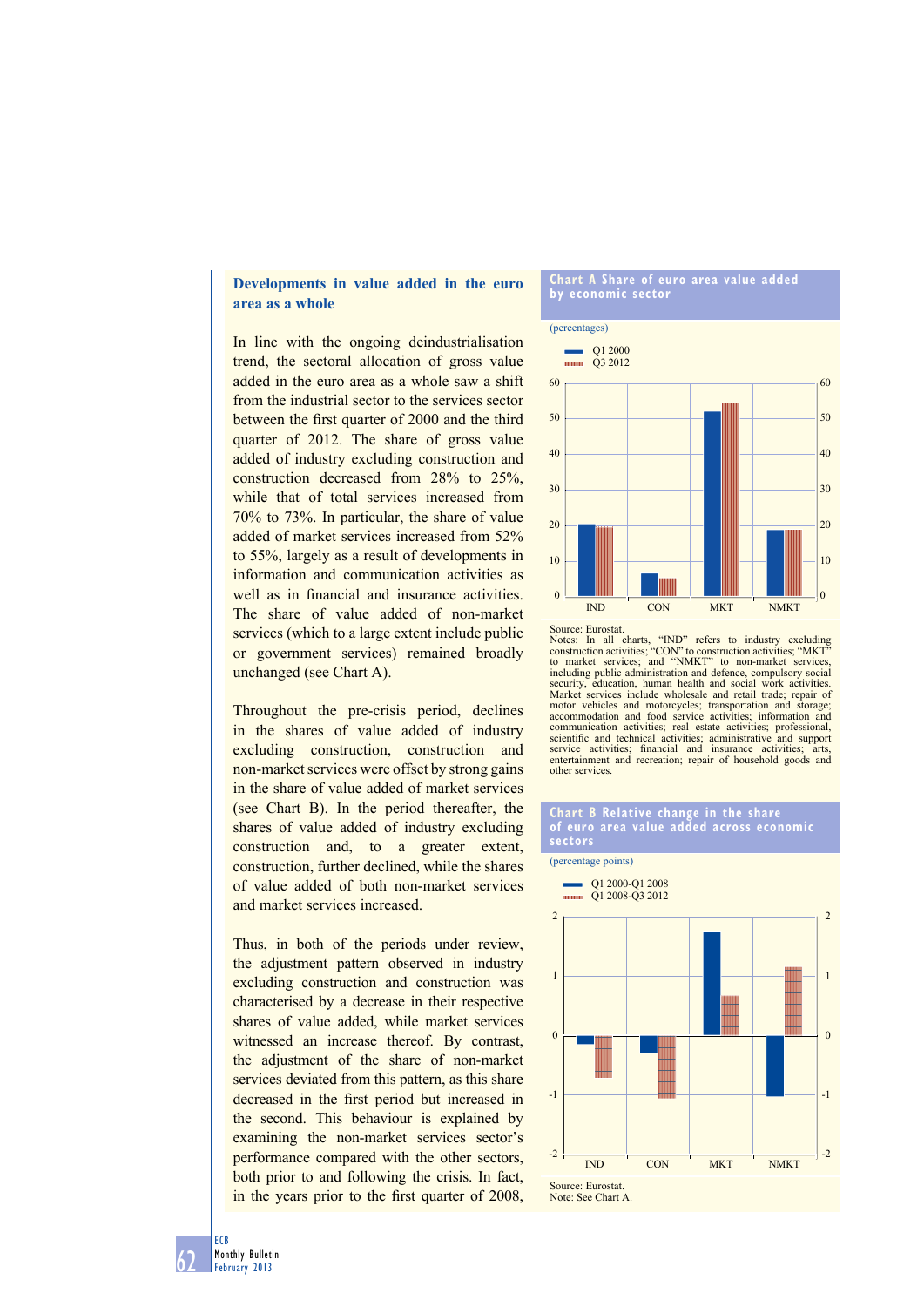### **eConomiC and monetary deVeloPmentS**

Output, demand and the labour market

a much stronger growth rate in the market services sector led to a relative decline in the share of value added of the non-market services sector, despite steady increases in the level of value added produced by the latter sector (22.1% growth rate for market services and 11.7% growth rate for non-market services between the first quarter of 2000 and the first quarter of 2008). In subsequent years, the relative increase in the share of value added of non-market services stemmed, however, from the significant decline in the levels of value added produced by industry excluding construction and construction, even though there was a slowdown in the growth rate of value added of non-market services (-5.6%, -18.6% and 4.3% for industry excluding construction, construction, and nonmarket services, respectively).

# **Is there any evidence of a rebalancing between stressed and non-stressed economies?**

An overview of the sectoral allocation of value added in stressed and non-stressed economies suggests that, in the early 2000s, the share of value added of industry excluding construction was similar in both groups of countries and hovered around 20% (see Chart C). Stressed economies' exposure to the construction sector was slightly greater than that of non-stressed economies (8% in stressed economies as compared with 6% in non-stressed economies). The share of value added of total services was consequently larger in non-stressed economies (73% in nonstressed economies as compared with 68% in stressed economies).

Prior to the crisis, in the stressed economies the shares of value added declined in industry excluding construction and increased in construction (see Chart D). By contrast, in the non-stressed economies the share of value added of industry excluding construction increased, while that of construction declined. When comparing these developments with those observed in the euro area as a whole, it is



Notes: The latest observation for non-stressed economies is the third quarter of 2012 and for stressed economies it is the first quarter of 2012. The seasonally adjusted data included for Greece are based on ECB calculations. The available data for the stressed economies pertain to a slightly shorter period, i.e. from the first quarter of 2001 to the first quarter of 2012.

# **Chart D Relative change in the share of value added across economic sectors**